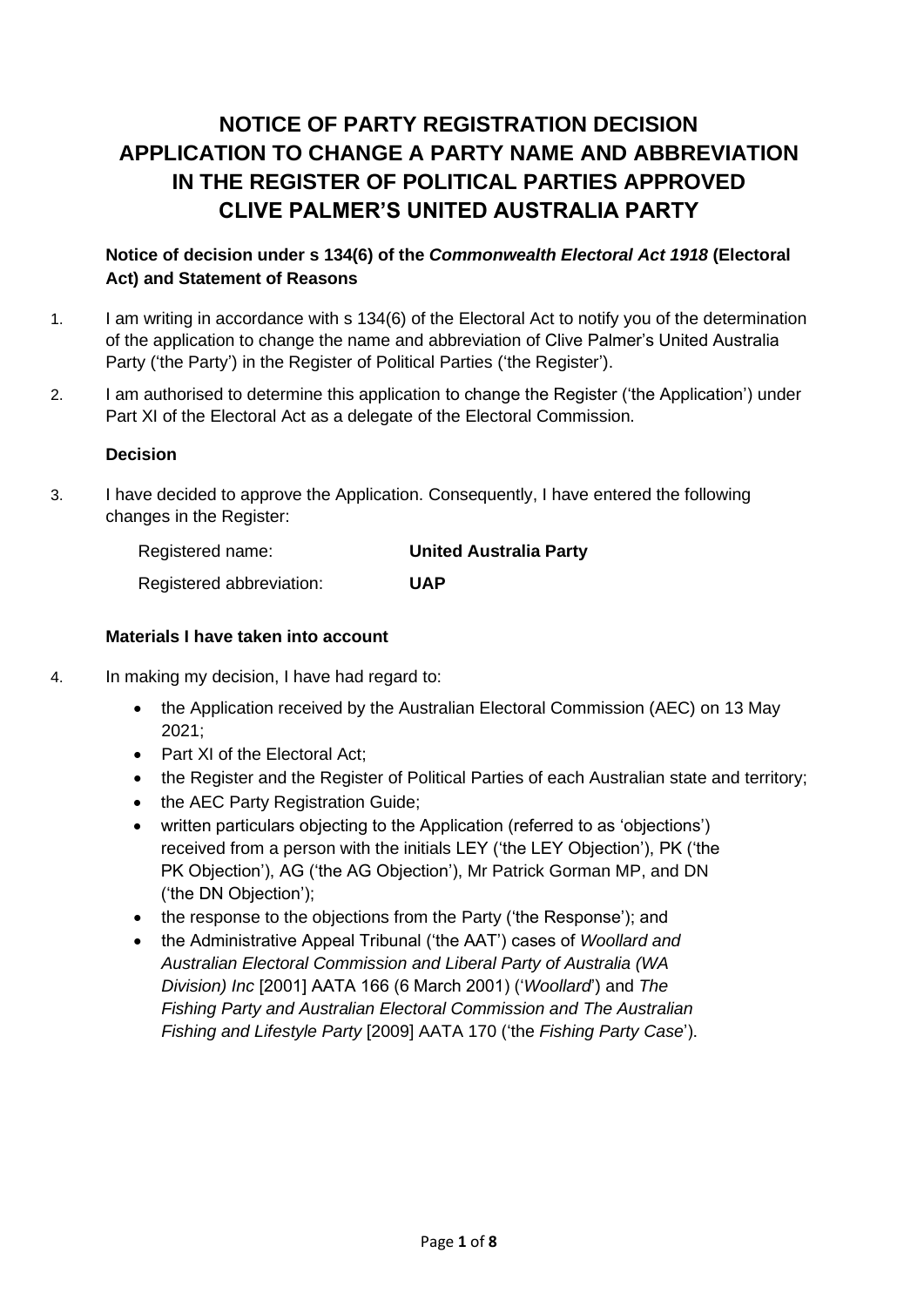# **Findings of Fact**

- 5. On the material before me, I make the following findings: Procedural application requirements
- 6. The Application:
	- was in writing, signed by three members of the Party;
	- set out the name and address of the applicants and particulars of the capacity in which each applicant makes the application; and
	- was accompanied by a fee of \$500.
- 7. Accordingly, I am satisfied that the Application meets the requirements of ss 134(1)(b) and 134(2) of the Electoral Act.

## Party name and abbreviation

- 8. The name, United Australia Party and the abbreviation, UAP:
	- do not comprise more than 6 words;
	- are not obscene:
	- are not the name, or an abbreviation or acronym of the name of another political party (not being a political party that is related to the Party) that is a recognised political party;
	- do not so nearly resemble the name, abbreviation or acronym of the name of another political party (not being a political party that is related to the Party) that is a recognised political party that it is likely to be confused with or mistaken for that name or that abbreviation or acronym;
	- are not one that a reasonable person would think suggests a connection or relationship exists between the Party and a registered party;
	- do not comprise the words "Independent Party";
	- do not contain the word "Independent" and the
		- $\circ$  name, or abbreviation or acronym of the name of a recognised political party; or
		- $\circ$  matter that so nearly resembles the name or an abbreviation or acronym of a recognised political party that the matter is likely to be confused with or mistaken for that name or that abbreviation or acronym.
- 9. Accordingly, I am satisfied on the materials before me that there is no basis to refuse the Application under s 129 of the Electoral Act.

# **Written particulars**

- 10. Section 132(7) of the Electoral Act provides that the Electoral Commission shall not register a political party (or change the Register) unless it has considered any particulars submitted objecting to a party's registration and any reply to particulars that may have been submitted under s 132 of the Electoral Act. Section 132 of the Electoral Act also outlines the requirements for submitting and processing objections to an application.
- 11. On 7 June 2021, the Application was advertised in 10 major newspapers circulating in each State and Territory of Australia and published on the AEC website. The advertised closing date for objections was 7 July 2021.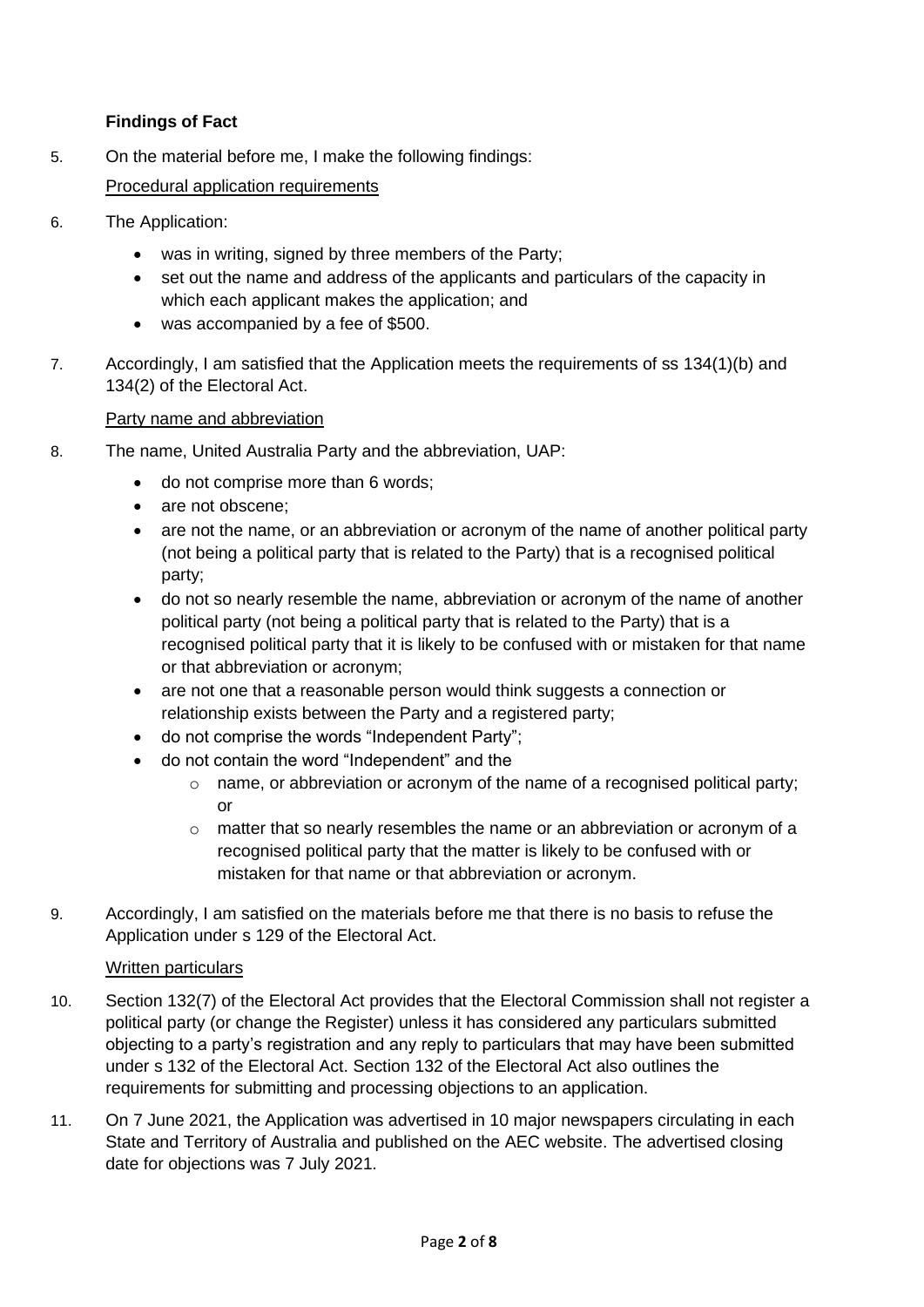12. The Electoral Commission received 5 objections.

| Written<br>particulars from | <b>Date</b><br>received | <b>Administrative</b><br>requirements met | <b>Grounds for objection</b><br>under the Electoral Act |
|-----------------------------|-------------------------|-------------------------------------------|---------------------------------------------------------|
| The LEY objection           | 7 June 2021             | Yes                                       | Not provided                                            |
| The PK objection            | 7 June 2021             | Yes                                       | s 126 or s 129                                          |
| The AG objection            | 11 June 2021            | Yes                                       | s 129                                                   |
| Patrick Gorman MP           | 23 June 2021            | Yes                                       | Not provided                                            |
| The DN objection            | 1 July 2021             | Yes                                       | s 126 or s 129                                          |

# 13. Summary of the LEY objection

"I object to the registration of the United Australia Party (UAP) on the grounds that those involved with the party in the past and still presently involved have provided substantial misleading advertising including known lies."

"The party shows no interest in participating in the government process other than to provide excessive influence to benefit a minority group which is in fact one man's business interests. (ie Clive Palmer). From past experience there is no reason to believe that the lies and misleading advertising will not continue at a level which provides excessive and unfair assistance to a minority."

"This Party goes against and is a danger to Australia's Democracy."

## 14. Summary of the PK objection

"Under section 126 or section 129 of the AEC."

"I most certainly object to this change of name. What Mr Palmer is trying to do is to conceal that it's his party, knowing that his actions have alienated a good proportion of the Australian people."

"He has proved himself, on several occasions not a fit and proper person to be in a position of power using his wealth to buy votes, not winning a seat and giving all his preferences to the LNP skewing the last federal elections result."

"His name must stay on his party's registered name so the less prudent voter can identify him directly with the party."

## 15. Summary of AG objection

"I wish to lodge an objection to the naming of a political party as the 'United Australia Party."

"I do so under section 129 of the Electoral Act sub sections c and d."

"My objection is that it is the same name as an Australian political party that functioned from 1931 to 1945 and included two terms in Government in this period the second of which from 1939-1945, when Robert Gordon Menzies was Prime Minister. The successor of the United Australia Party known as the UAP is the Liberal Party of Australia."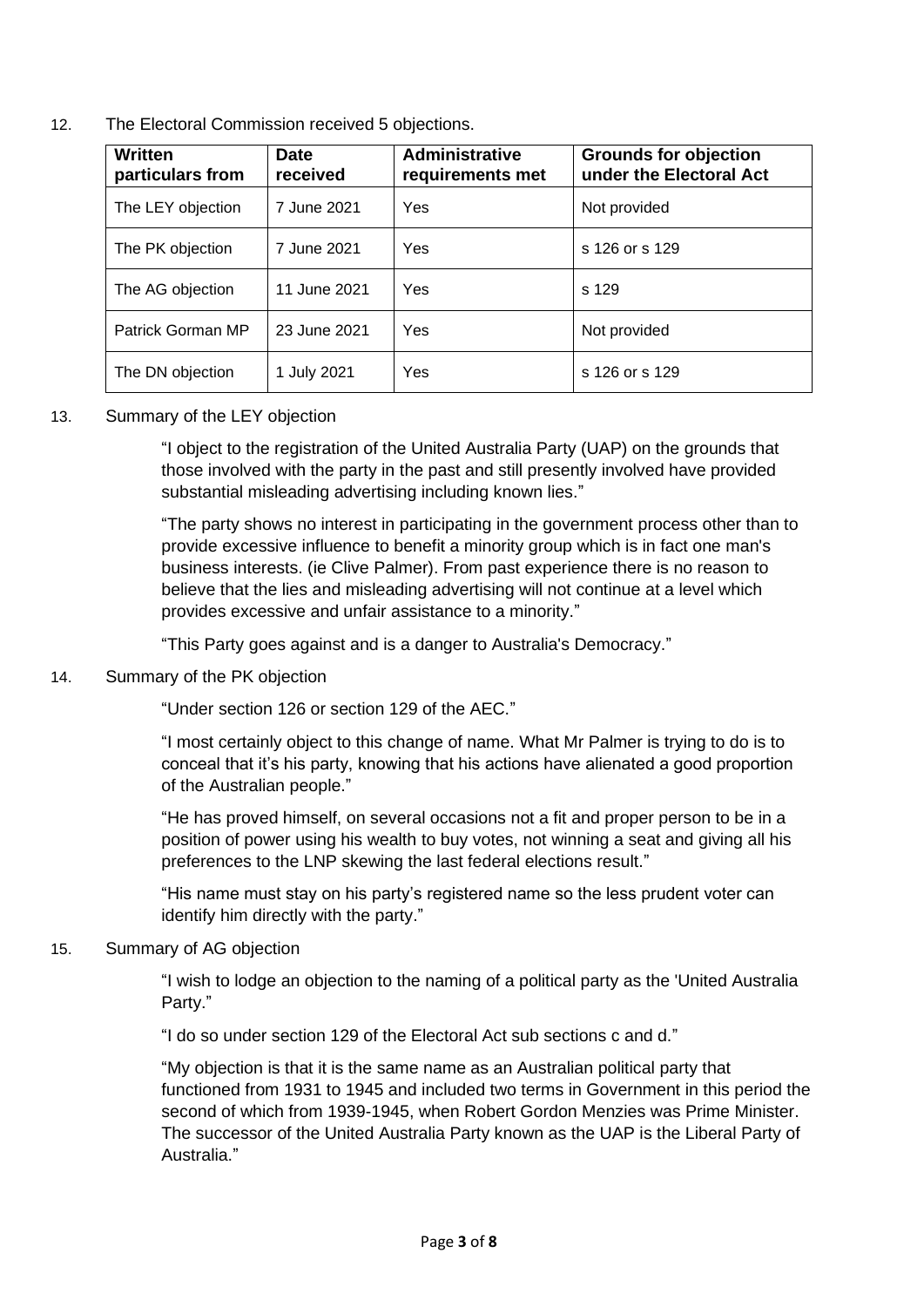"The UAP of the period mentioned is unrelated to the party claiming the name today. It is misleading to voters who hold Robert Menzies in high regard to use this party name today.

"If the prefix of Palmer is used before the name UAP is used as it makes clear what the party is. To be simply UAT is confusing and misleading and is a distortion of history."

## 16. Summary of Patrick Gorman MP objection

"I refer to your notice regarding objections to the application to change the name of the registered political party Clive Palmer's United Australia Party. The name change should be rejected."

"There are clear motivations behind the name change. We shouldn't forget that just over a year ago, Clive Palmer sought to rip open Western Australia's borders."

"This is an attempt by Clive Palmer to hide from Western Australians…"

"We need transparency in our political process. Clive Palmer should not be allowed to hide from Western Australians."

#### 17. Summary of the DN objection

*"*I wish to lodge an objection to the name and abbreviation change under section 126 and 129."

"My objection is that the voting public may not recognise that the United Australia Party is the Clive Palmer's United Australian Party."

"The voting public may not recognise that the abbreviation UAP is the abbreviation for Clive Palmer's UAP."

18. On 26 July 2021, the Party responded to the objections. The Response was published on the AEC website in accordance with s 132(6) of the Electoral Act.

## **Objections to the Application**

#### Administrative requirements

- 19. For objections to be assessed as valid, they need to meet the administrative requirements under ss 132(2)–(3) of the Electoral Act.
- 20. I consider that all of the objections from the persons listed above addressed the administrative requirements of ss 132(2) and 132(3) of the Electoral Act as all five of the objections were submitted within the consideration period (on or before 11.59PM on 7 July 2021, applying ss 2G(1) and 36(1) of the Acts Interpretation Act 1901); were signed by the person submitting the objection and specified an address of that person that did not consist of a post office box number (s 123(1)).

#### Sections of the Electoral Act objections to the Application have been made

- 21. Section 132(2)(b) of the Electoral Act provides that a person can only submit written particulars objecting to an application (or a logo in the case of point (iv)) on the following grounds:
	- (i) the application does not relate to an eligible political party; or
	- (ii) the application is not in accordance with s 126 of the Electoral Act; or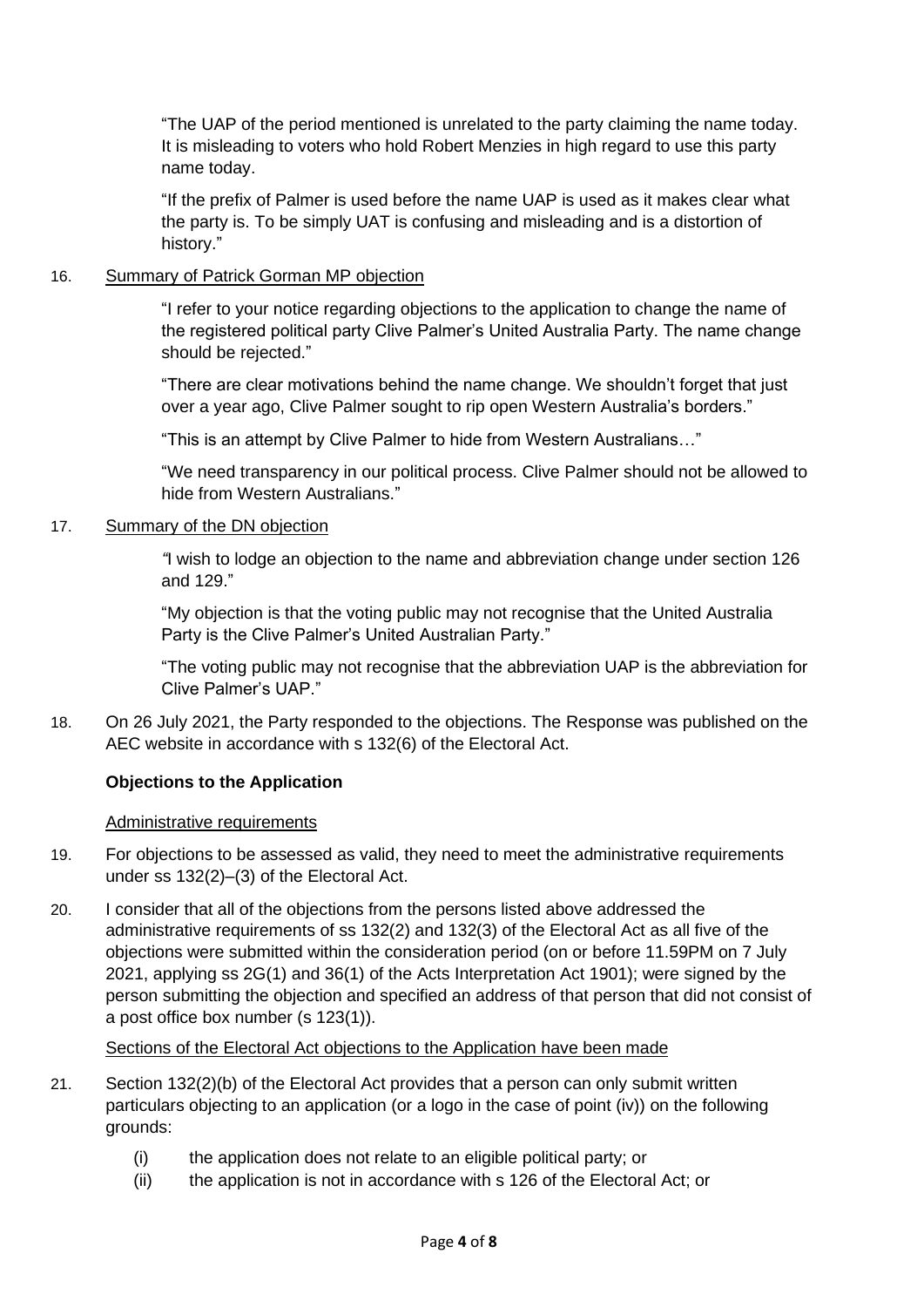- (iii) the application should be refused under s 129 of the Electoral Act; or
- (iv) the Electoral Commission should refuse to enter a logo of the party in the Register under s 129A of the Electoral Act.
- 22. I do not consider that any of the objections have provided grounds under s 126 (or s 134 as modified for a change to the Register application) of the Electoral Act that indicate that the Application has not been made in accordance with the requirements for a 'change to the Register' application under s 134 of the Electoral Act (noting that the PK objection and the DN objection both reference s 126 of the Electoral Act).

# Consideration of objections

- 23. I am of the view that the objections have been made on the basis that the name, United Australia Party, and the abbreviation, UAP, are prohibited under s 129 of the Electoral Act.
- 24. Section 129 of the Electoral Act outlines the requirements for registering party names and abbreviations. An objection to a party name or abbreviation, which is made on the grounds of s 132(2)(b)(iii) of the Electoral Act, can be made against any of the requirements outlined under s 129 of the Electoral Act.
- 25. Section 129(1) of the Electoral Act provides:

*The Electoral Commission shall refuse an application for the registration of a political party if, in its opinion, the name of the party or the abbreviation of its name that it wishes to be able to use for the purposes of this Act (if any):*

- *(a) comprises more than 6 words;*
- *(b) is obscene;*
- *(c) is the name, or is an abbreviation or acronym of the name, of another*
	- *i. political party (not being a political party that is related to the party to which the application relates) that is a recognised political party;*
- *(d) so nearly resembles the name, or an abbreviation or acronym of the name, of another political party (not being a political party that is related to the party to which the application relates) that is a recognised political party that it is likely to be confused with or mistaken for that name or that abbreviation or acronym, as the case may be; or*
- *(da) is one that a reasonable person would think suggests that a connection or relationship exists between the party and a registered party if that connection or relationship does not in fact exist; or*
- *(e) comprises the words "Independent Party" or comprises or contains the word "Independent" and:*
	- *i.* the name, or an abbreviation or acronym of the name, of a recognised political *party; or*
	- *ii. matter that so nearly resembles the name, or an abbreviation or acronym of the name, of a recognised political party that the matter is likely to be confused with or mistaken for that name or that abbreviation or acronym, as the case may be.*
- 26. In my opinion, the LEY objection and the Patrick Gorman MP objection do not raise any grounds under s 129 of the Electoral Act. Specifically, there is no grounds of objection under s 129 of the Electoral Act that relates to the truthfulness of a party's advertising practices, a party's level of interest in 'participating in the government process', whether a party 'goes against and is a danger to' Australian democracy, or a change of a registered political party name or abbreviation may be an attempt by an individual (in this case Clive Palmer) to hide from Western Australians (presumably a reference to Western Australians voting in a federal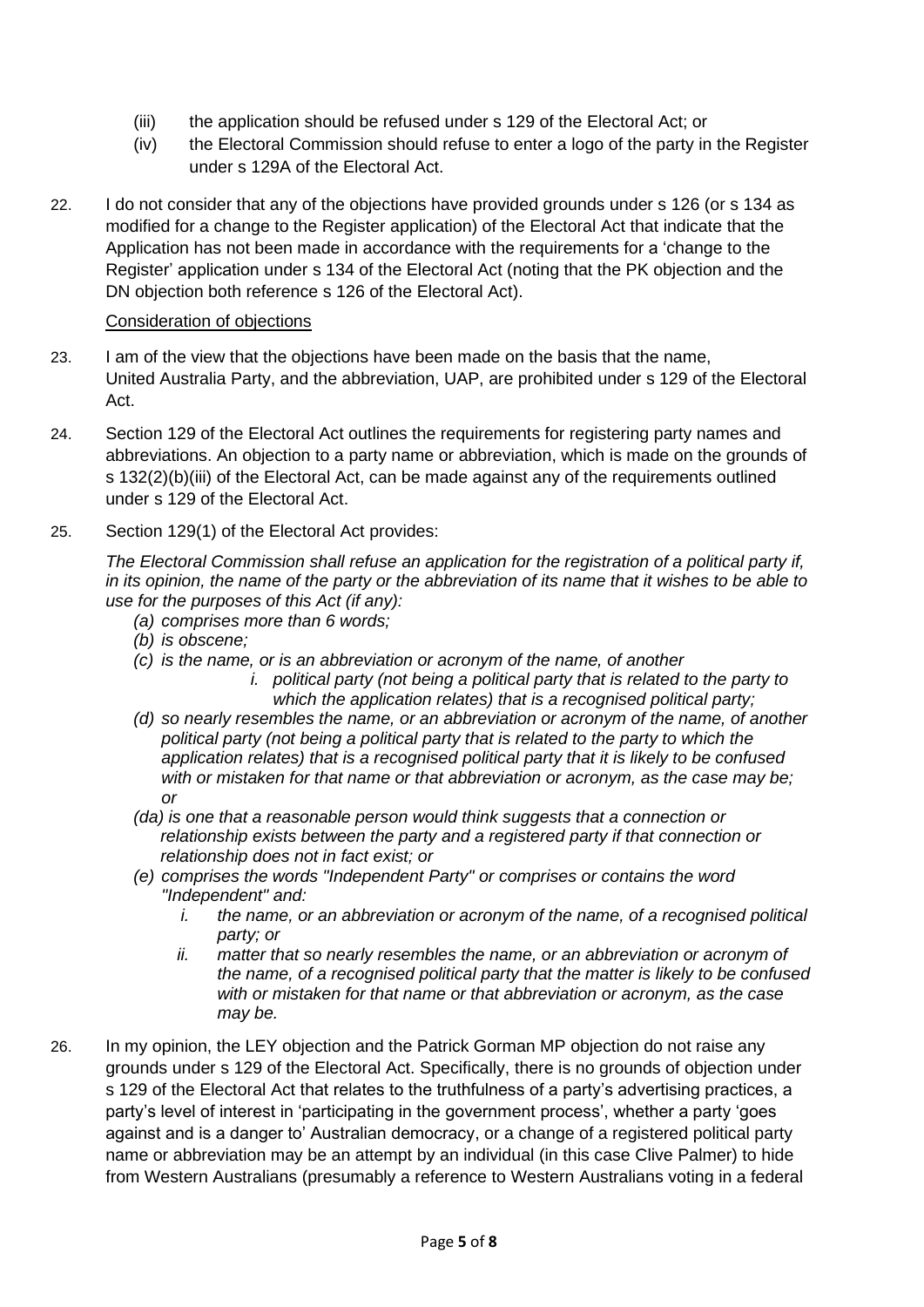election). On this basis, I have rejected the LEY objection and the Patrick Gorman MP objection.

- 27. I have also considered, and reject, the PK objection, the AG objection and the DN objection for the following reasons.
- 28. When undertaking an initial assessment of the Application, I considered the Party's proposed name and proposed abbreviation against the requirements of s 129 of the Electoral Act, and reviewed the Register and the registers for each State and Territory for parties with a similar name, abbreviation or acronym. The Party's proposed name is not the exact name, abbreviation or acronym of the name of a recognised party that is not a related party.

'United'

- 29. Other than the applicant Party, there were no parties found on either the federal or State and Territory registers that contained the word 'United' that is not a related party.
- 30. Therefore, the Party's proposed name and abbreviation is not the exact name, abbreviation or acronym of the name of a recognised party. Further, the Party's proposed name and abbreviation can be distinguished from the names and abbreviations of other recognised parties as it contains the words 'United', 'Australia' and 'Party' which when read together would be sufficient to "aurally and visually distinguish" the Party's name from other names and abbreviations on the ballot paper.
- 31. I also do not consider that the name 'United Australia Party' should be prohibited on the grounds it could be confused with a political party of the same name that contested elections from 1934-1945 and be confused or mistaken with the Liberal Party of Australia due to a historic connection (outlined in the AG objection) for the following reasons.
- 32. Under the Electoral Act, a party name that was previously the name of a deregistered party will become eligible for registration (should it not be prohibited under s 129 of the Electoral Act) once a general federal election has been held. The applicant party, Clive Palmer's United Australia Party, was initially registered on 12 December 2018 with the name, United Australia Party, and the abbreviation, UAP. This application is effectively reverting the Party's name and abbreviation back to the name and abbreviation of the Party when it attained registration in 2018.
- 33. On this basis, the Party's proposed name or abbreviation is not likely to be confused with or mistaken for the name or abbreviation of a recognised political party. Further, a reasonable person would not think the Party's proposed name suggests that a connection or relationship exists between the Party and a recognised party.
- 34. In summary, the proposed name and abbreviation are **not prohibited** under s 129 of the Electoral Act.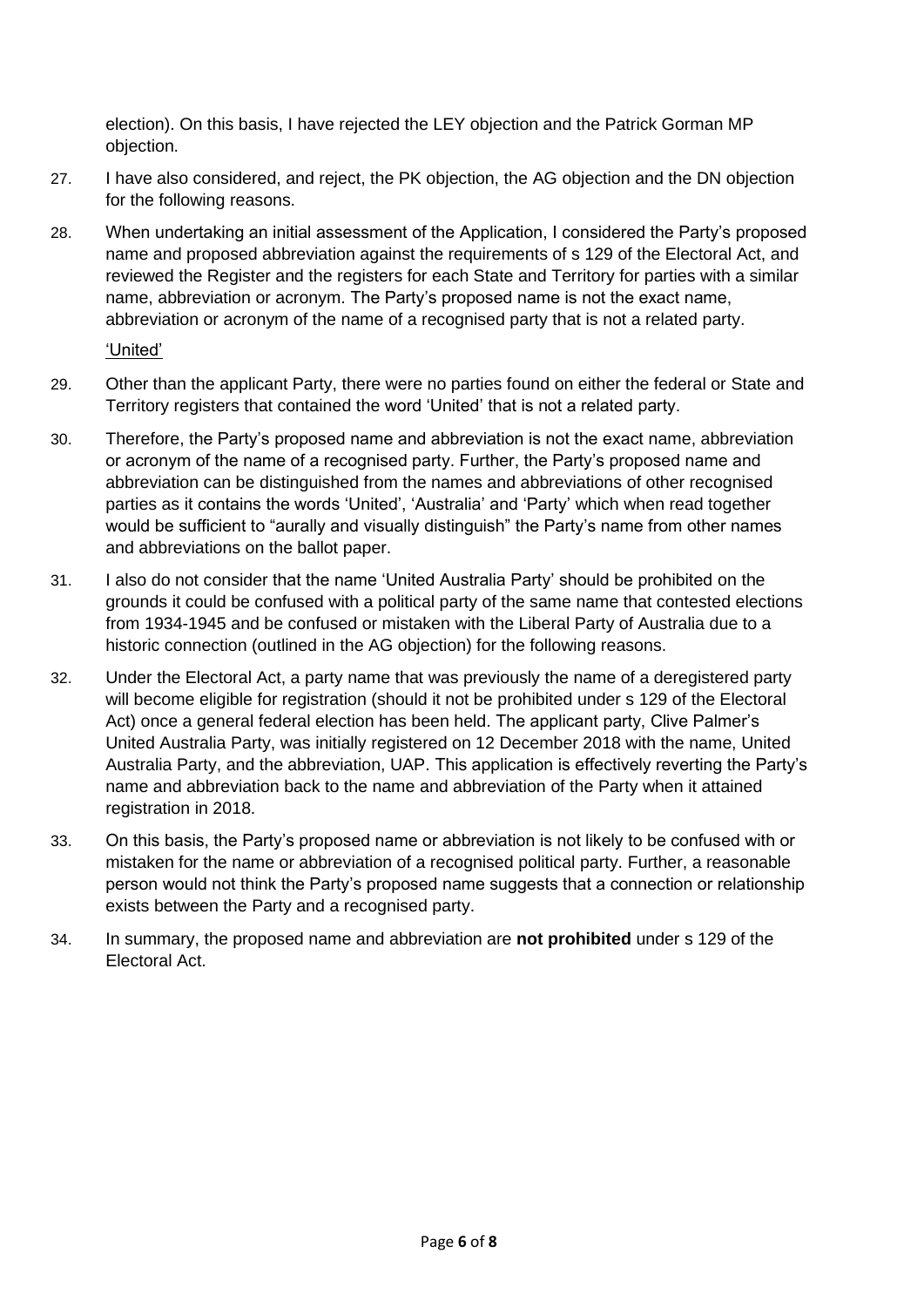# **Your review rights**

- 35. Under s 141(2) of the Electoral Act, a person (including an organisation) affected by the decision who is dissatisfied with the decision may make a written application to the Electoral Commission for internal review of this decision within 28 days after the day on which the decision first comes to the notice of that person. There is no fee payable for requesting an internal review.
- 36. Requests for review of this decision should be addressed to Mr Tom Rogers, Australian Electoral Commissioner, and emailed to [commission.secretariat@aec.gov.au](mailto:commission.secretariat@aec.gov.au) or by post to Locked Bag 4007, Canberra City ACT 2601.

# How do I request an internal review?

- 37. In accordance with ss 141(2) and 141(3) of the Electoral Act, an application for review must:
	- be in writing:
	- specify the name of the applicant; and
	- set out the reasons for making the application.
- 38. If you wish to apply for additional time beyond the 28 days to make an application for review of the delegate's decision, please also include the reasons for the application for additional time.

#### Who conducts an internal review?

- 39. The Electoral Commission, which is comprised of three members: the Australian Electoral Commissioner, a judicial member and a non-judicial member, conducts internal reviews.
- 40. Under s 141(4) of the Electoral Act, the Electoral Commission review an application for review and make a decision to either:
	- affirm the decision under review;
	- vary the decision under review; or
	- set aside the decision under review and make a decision in substitution for the decision set aside.

## What can I do if I disagree with the outcome of an internal review?

41. If an internal review decision has been made by the Electoral Commission and you do not agree with that decision, a person whose interests are affected, and who is dissatisfied with the decision made by the Electoral Commission may apply to the Administrative Appeals Tribunal (AAT) for an external merits review of the decision. More information on how to apply to the AAT and any applicable fees can be found on its website: [www.aat.gov.au/applying-for-a-review/how-to-apply.](http://www.aat.gov.au/applying-for-a-review/how-to-apply)

## Freedom of Information

42. Under the Freedom of Information Act 1982 (the FOI Act) any person has the right to request access to documents held by the AEC. For more information about access to documents under the FOI Act please visit the AEC's "Access to AEC information" webpage at: [www.aec.gov.au/information-access/index.htm.](http://www.aec.gov.au/information-access/index.htm)